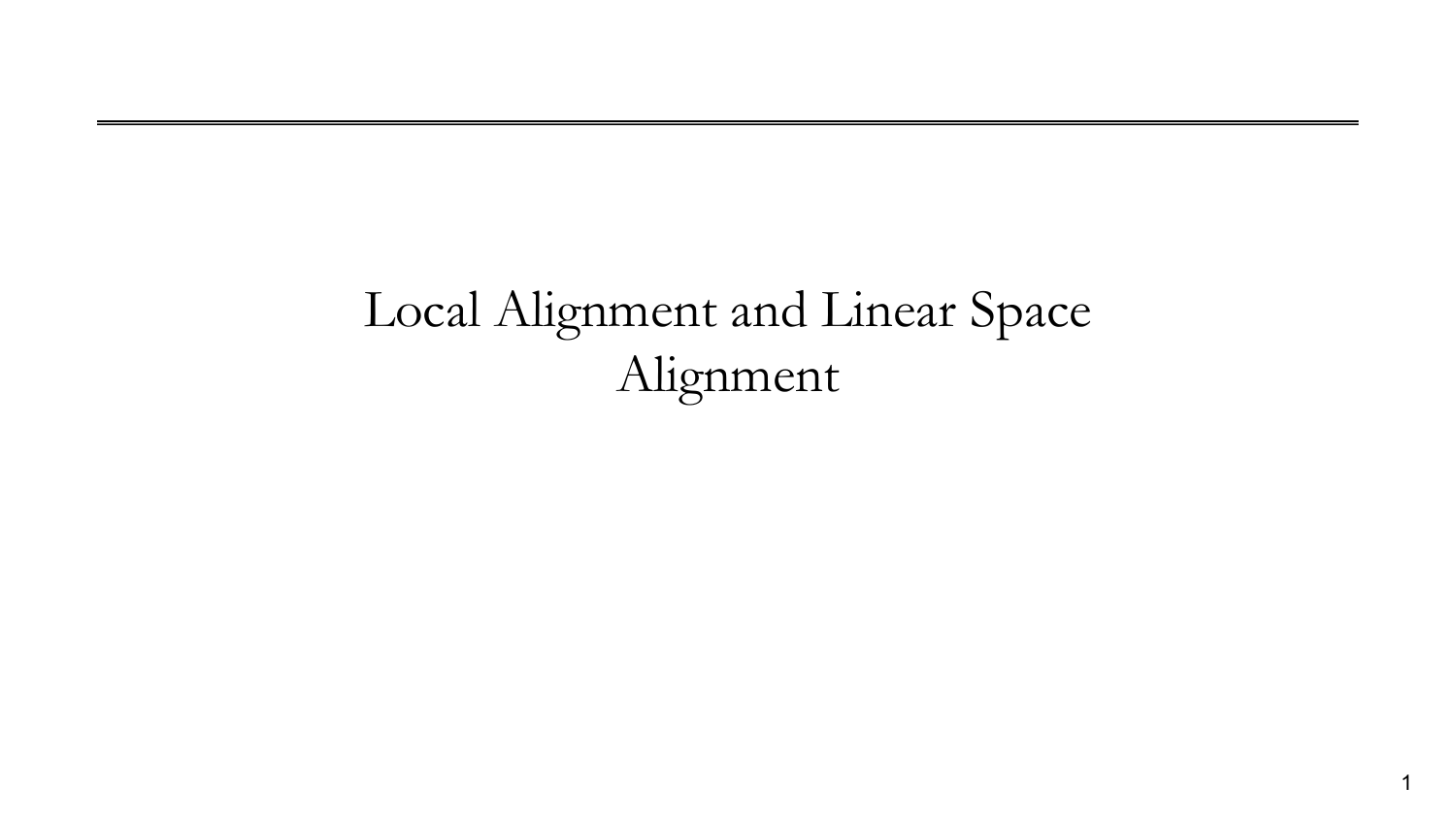### Myoglobin Genes of Mouse and Human

>NM\_013593.3 Mus musculus myoglobin (Mb), transcript variant 2, mRNA

TCGGGAACTGTTTTAGAAACAGAACATCATCTTCAACATCCAGAGGACTGTCATCCTTGTCCCTGTGGGT GAGGGAAACAAACACTTGGCTTCAATGTCCCAGGAGAAAGACCCAATTGCTCATCCAGCCCACGTGGCCT CCAGAAGCCACCATGGGGCTCAGTGATGGGGAGTGGCAGCTGGTGCTGAATGTCTGGGGGAAGGTGGAGG CCGACCTTGCTGGCCATGGACAGGAAGTCCTCATCGGTCTGTTTAAGACTCACCCTGAGACCCTGGATAA GTTTGACAAGTTCAAGAACTTGAAGTCAGAGGAAGATATGAAGGGCTCAGAGGACCTGAAGAAGCATGGT TGCACCGTGCTCACAGCCCTGGGTACCATCCTGAAGAAGAAGGGACAACATGCTGCCGAGATCCAGCCTC TAGCCCAATCACACGCCACCAAGCACAAGATCCCGGTCAAGTACCTGGAGTTTATCTCAGAAATTATCAT TGAAGTCCTGAAGAAGAGACATTCCGGGGACTTTGGAGCAGATGCTCAGGGCGCCATGAGCAAGGCCCTG GAGCTCTTCCGGAATGACATTGCCGCCAAGTACAAGGAGCTAGGCTTCCAGGGCTGAGCCATGGGCTCCC ACTGTCCAGCCCACCAAGCTGGGACCCAGTGTTGTGTAGCAAGTAGCGTGTGCAGTGTTCTAGGTTAGCA GAGAACAGAAGAGGGGAGCATAGTGTGGCATCCACCCACACCCCTGGGGACAGGGCTCTGGGCAGTGTTA CCCTGGAGCCCAGAGGTGCAAAGTGGCCTTCGTCAGCTCTGCCGGGTCATGCTCAGGTCTCCTAAGTCCC AGTCCATTTTCTTCTGGTTTTGGGAAAATCTCTTTTCCACTGTCACATTTGACCCCAAATCCAAGTCACT GACTAGCAGACCCTGACCTTTGGGCGAGATGGAGGGTTGCTTAGAGGGAGTGGAGGGTGAAAACGGGGCG GTGAGCATCAAGTCTCCCACTGCTCAGCTTCCCGTTGACCCACCTTGTCTCAATAAAATATCCTGCGAGT CCTCAAAAAAAAAAAAAAA

>NM\_005368.3 Homo sapiens myoglobin (MB), transcript variant 1, mRNA

AAACCCCAGCTGTTGGGGCCAGGACACCCAGTGAGCCCATACTTGCTCTTTTTGTCTTCTTCAGACTGCG CCATGGGGCTCAGCGACGGGGAATGGCAGTTGGTGCTGAACGTCTGGGGGAAGGTGGAGGCTGACATCCC AGGCCATGGGCAGGAAGTCCTCATCAGGCTCTTTAAGGGTCACCCAGAGACTCTGGAGAAGTTTGACAAG TTCAAGCACCTGAAGTCAGAGGACGAGATGAAGGCGTCTGAGGACTTAAAGAAGCATGGTGCCACCGTGC TCACCGCCCTGGGTGGCATCCTTAAGAAGAAGGGGCATCATGAGGCAGAGATTAAGCCCCTGGCACAGTC GCATGCCACCAAGCACAAGATCCCCGTGAAGTACCTGGAGTTCATCTCGGAATGCATCATCCAGGTTCTG CAGAGCAAGCATCCCGGGGACTTTGGTGCTGATGCCCAGGGGGCCATGAACAAGGCCCTGGAGCTGTTCC GGAAGGACATGGCCTCCAACTACAAGGAGCTGGGCTTCCAGGGCTAGGCCCCTGCCGCTCCCACCCCCAC CCATCTGGGCCCCGGGTTCAAGAGAGAGCGGGGTCTGATCTCGTGTAGCCATATAGAGTTTGCTTCTGAG TGTCTGCTTTGTTTAGTAGAGGTGGGCAGGAGGAGCTGAGGGGCTGGGGCTGGGGTGTTGAAGTTGGCTT TGCATGCCCAGCGATGCGCCTCCCTGTGGGATGTCATCACCCTGGGAACCGGGAGTGGCCCTTGGCTCAC TGTGTTCTGCATGGTTTGGATCTGAATTAATTGTCCTTTCTTCTAAATCCCAACCGAACTTCTTCCAACC TCCAAACTGGCTGTAACCCCAAATCCAAGCCATTAACTACACCTGACAGTAGCAATTGTCTGATTAATCA CTGGCCCCTTGAAGACAGCAGAATGTCCCTTTGCAATGAGGAGGAGATCTGGGCTGGGCGGGCCAGCTGG GGAAGCATTTGACTATCTGGAACTTGTGTGTGCCTCCTCAGGTATGGCAGTGACTCACCTGGTTTTAATA AAACAACCTGCAACATCTCA

Try align them at EMBL-EBI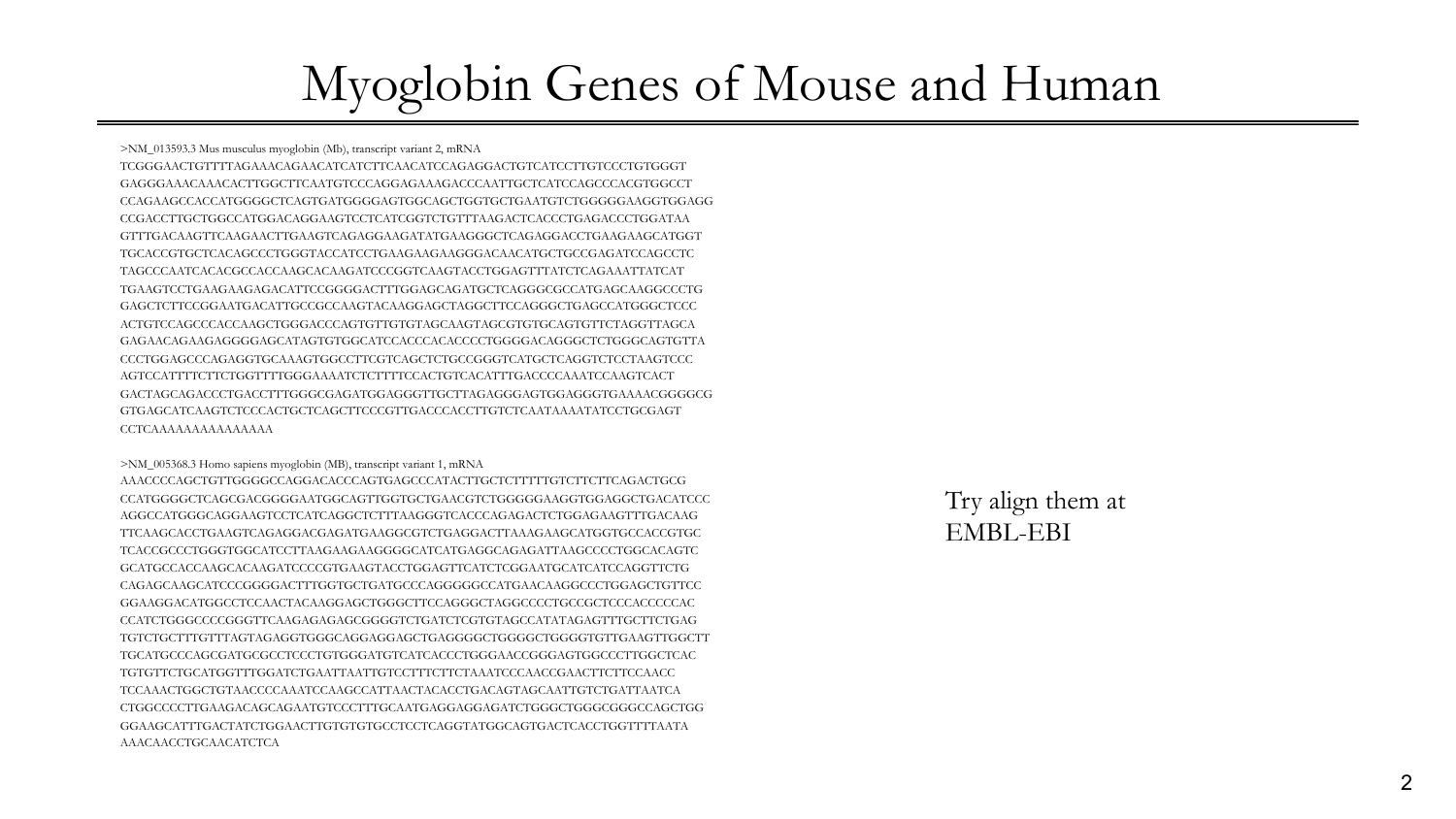# Interesting Fact



C Genome Research

- Human and mouse share big blocks on their genomes.
- Figure shows relation between chromosome X of mouse and human.
- Each colored block is relatively conserved, but different in orders and orientations.
- Seven inversions are required to put them in the correct order and orientation. This is called "sorting by reversals".

pavel pveozner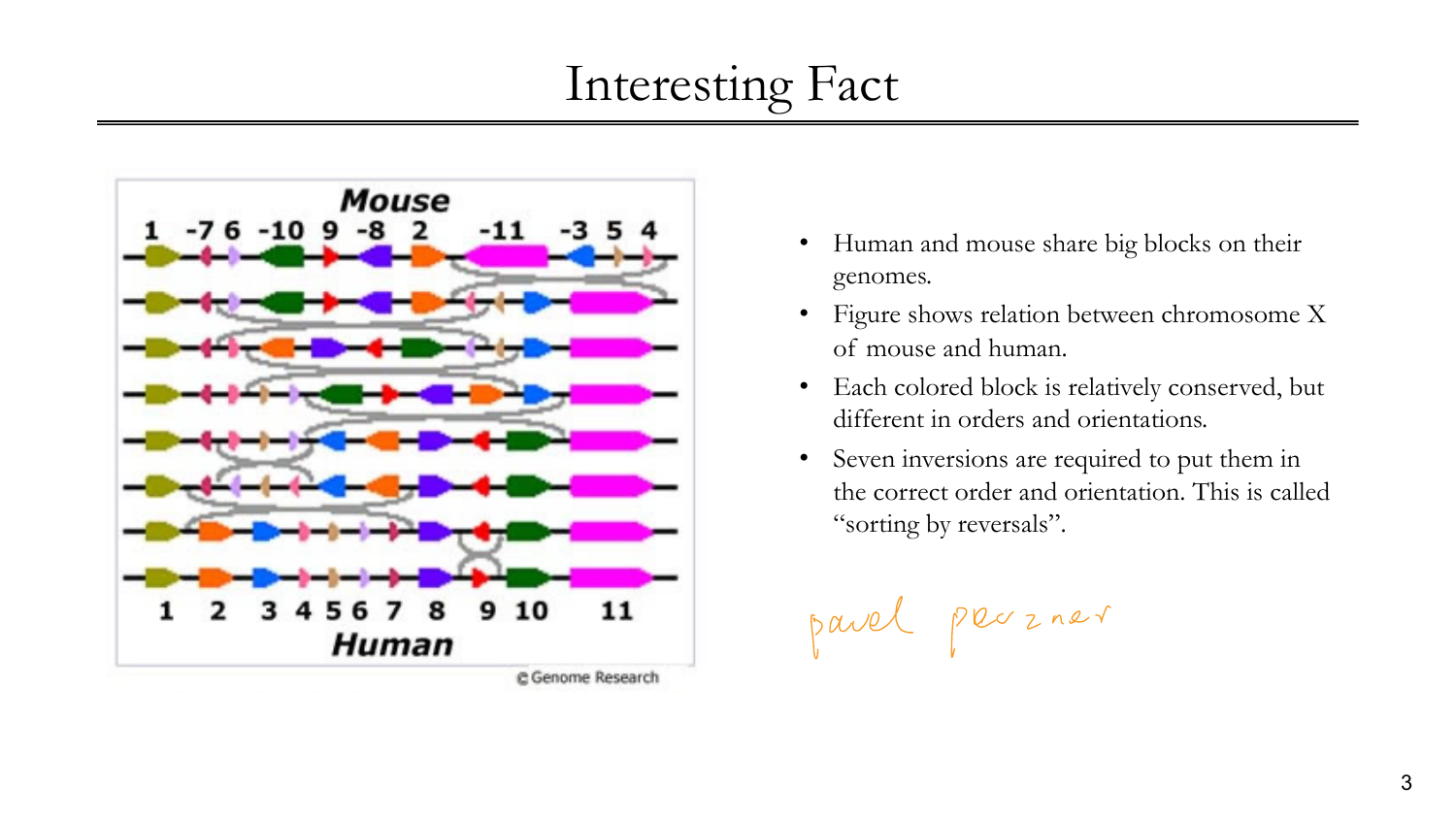#### Mouse, Human, Chimpanzee



Chimpanzee to Human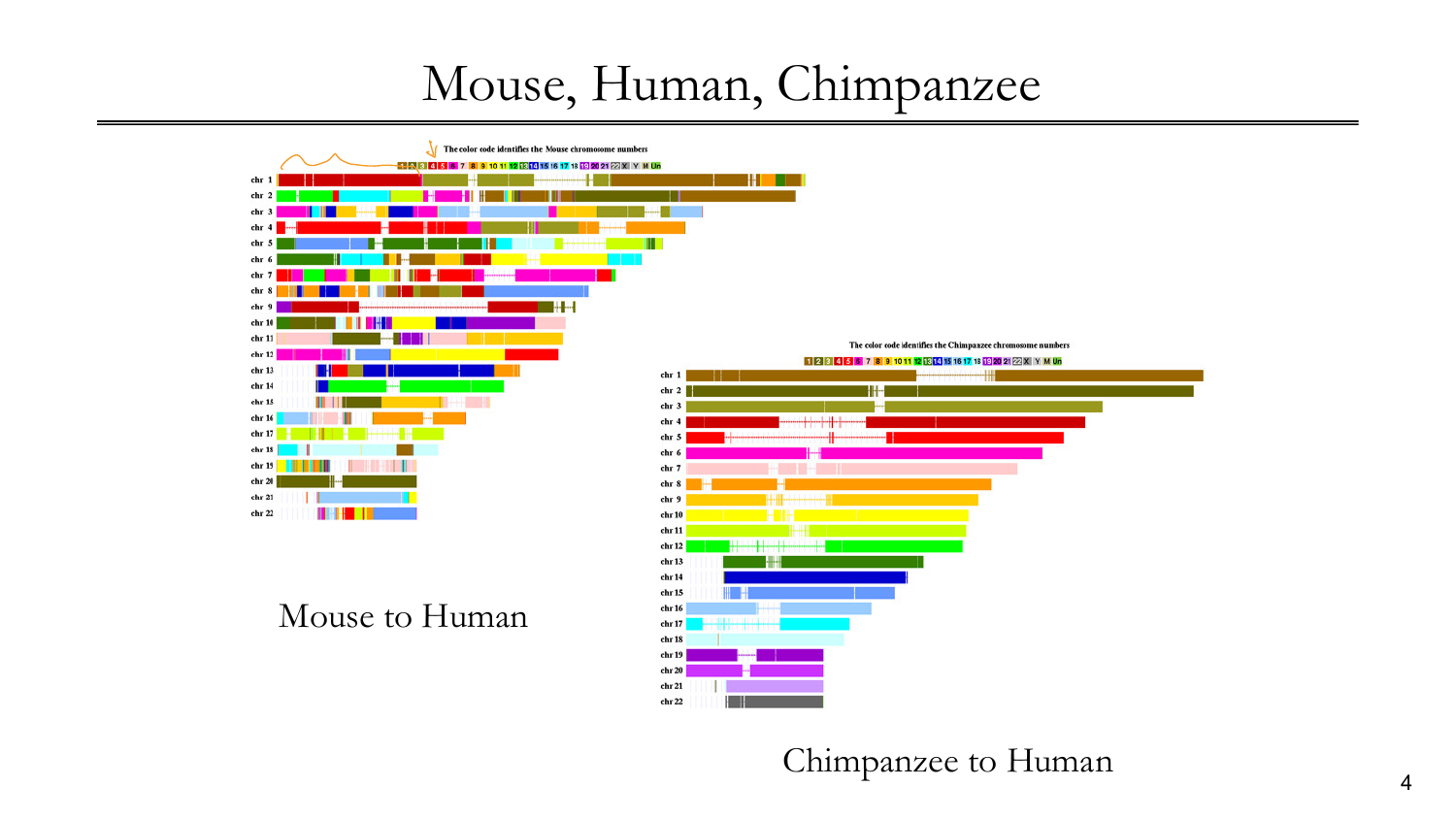## Local Alignment

- Conserved regions are "local" to the genome/chromosome. But previous alignment is "global".
- We need a model to define "local" similarity.

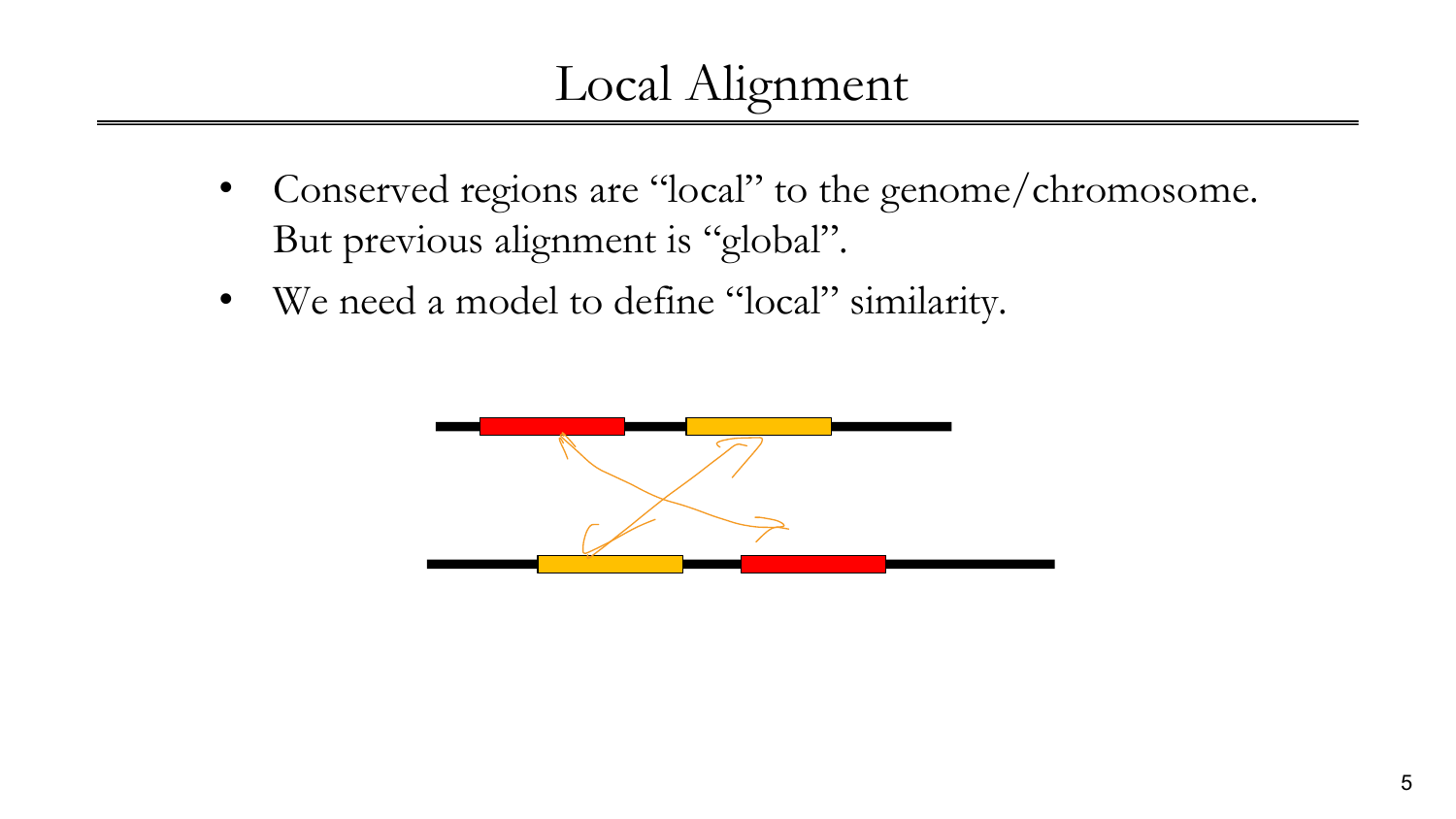# Local Alignment

- Given: two sequences S and T
- Find: substrings of S and T that maximizes the alignment score.



• I.e., The indels at the beginning and end of the two strings are free.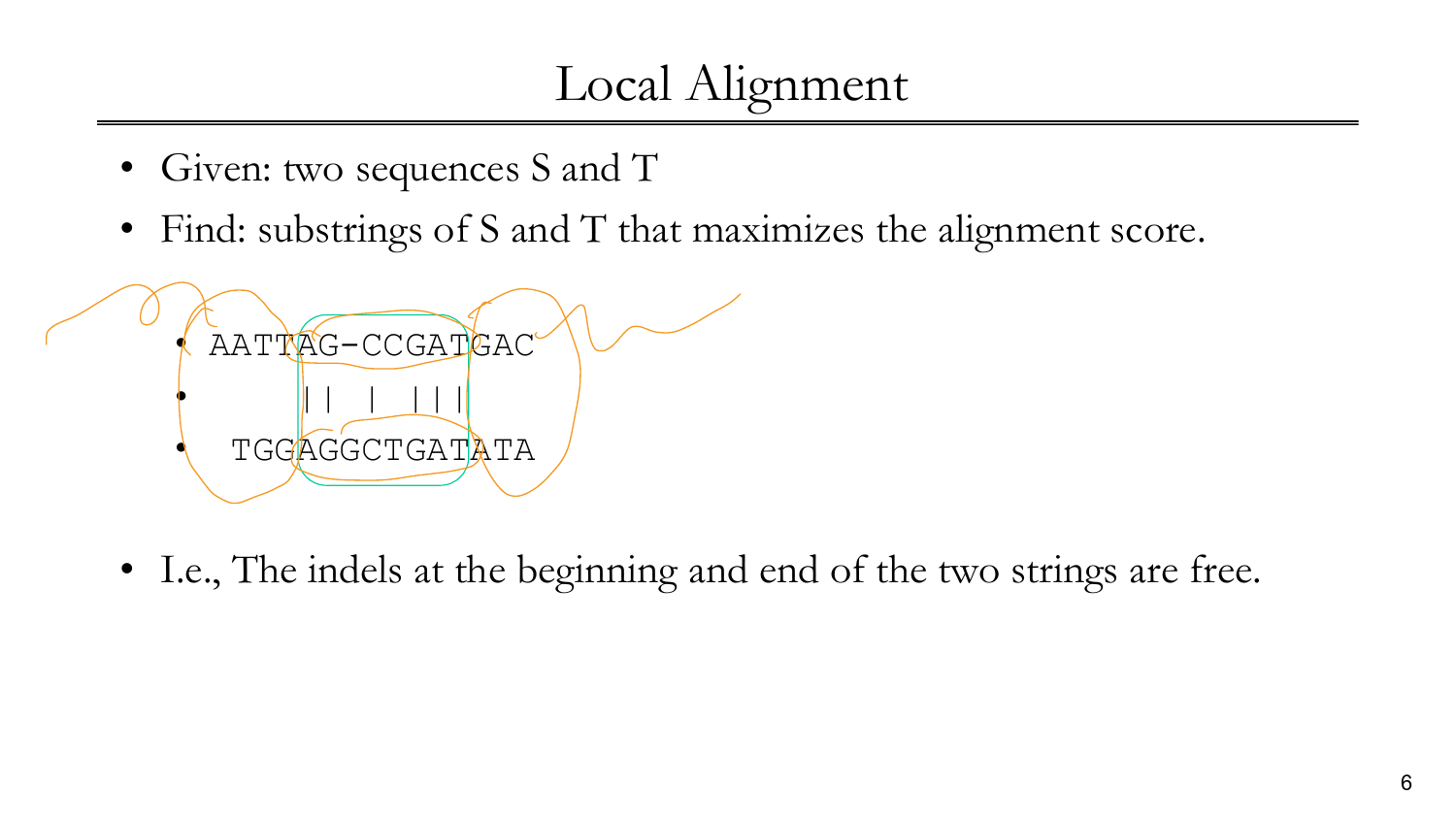# Local Alignment

- Local alignment score is at least 0.
- The model only makes sense for alignment but not edit distance nor LCS.
- Question: Is the optimal local alignment a local part of an optimal "global" alignment? match=1 mismatch =-1, indel =-5

$$
\begin{array}{ccc}\n\bullet & \bullet & A \\
\uparrow & & A \\
\downarrow & & A\n\end{array}
$$
\ngloled (10)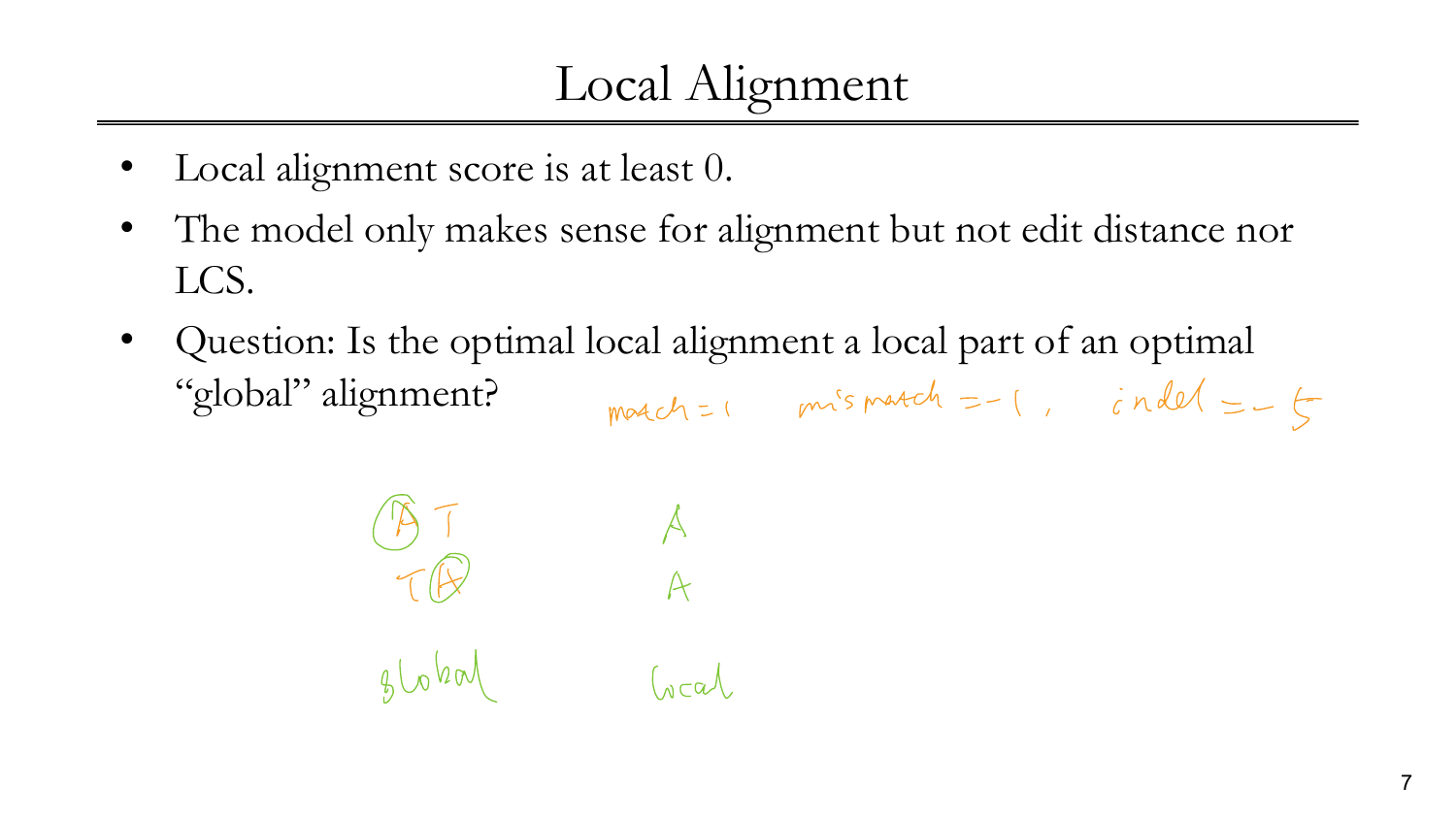### Warm-up: Prefix alignment

What if we want to find the highest-scoring alignment between two prefixes of the two sequences.

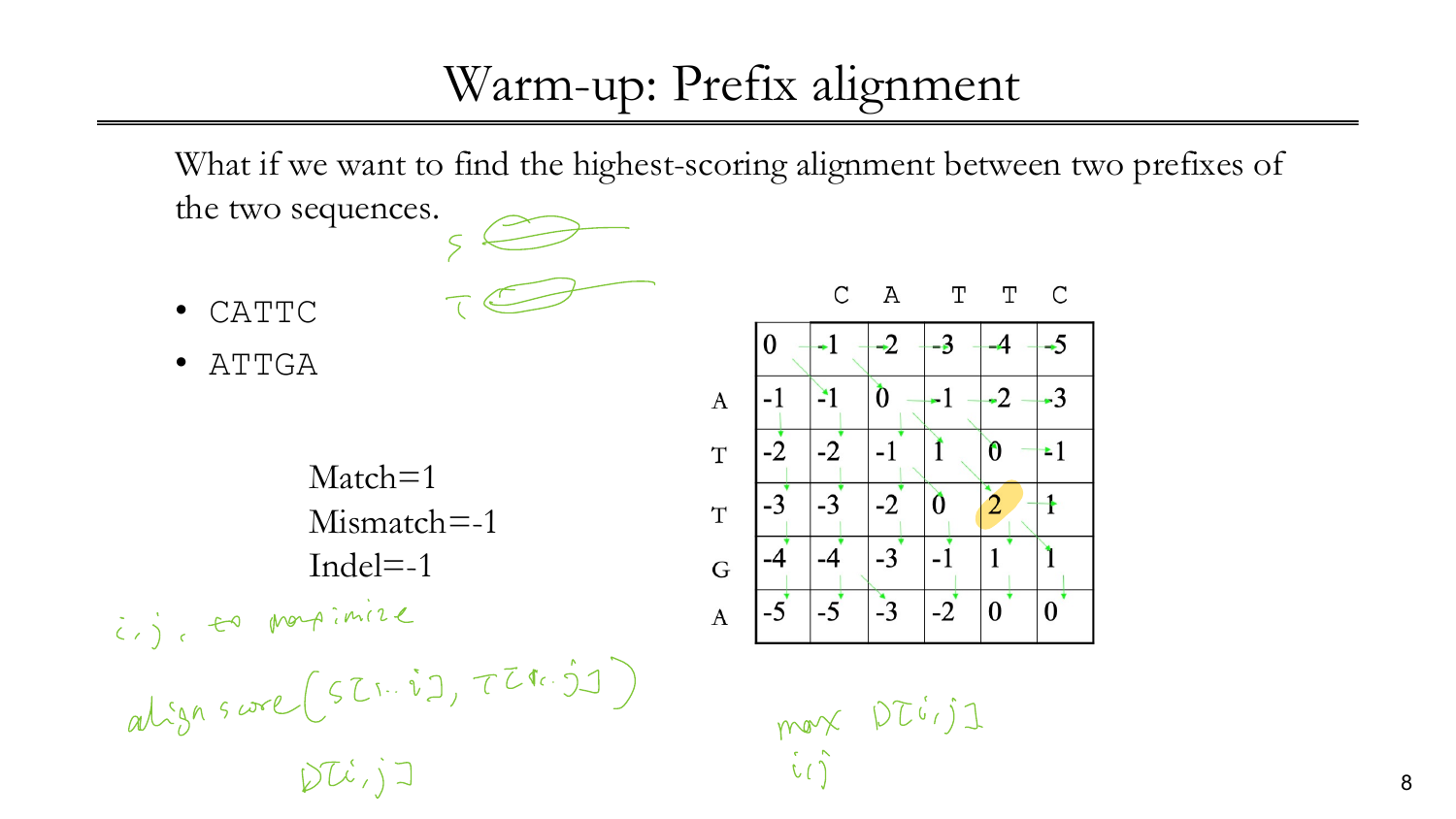# Warm-up: "suffix alignment"

- Suppose we only get the "free" deletions at the prefixes of the alignment.
	- AATTAG-CCGAT
	- $\bullet$   $||$   $||$   $||$   $||$   $||$
	- TGGAGGCTGAT



• That is, we choose two suffixes, and align them together optimally.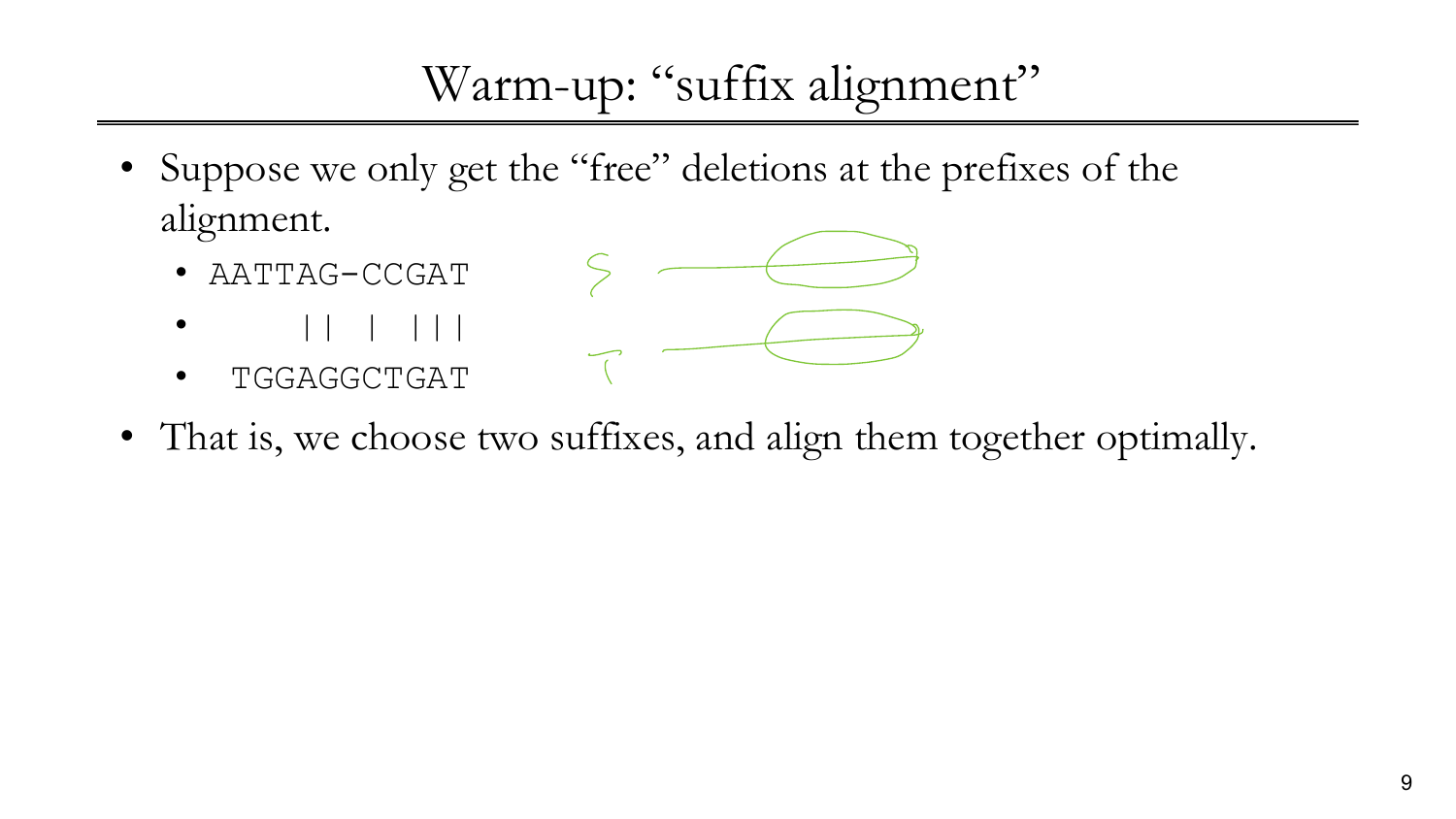#### Last column

- 
- That is,  $D[i,j]$  is the maximum alignment score for s[i'..i] and t[j'..j] for all i' and j'.
- Consider the last column of this optimal "suffix" alignment. Four cases arise:  $DC$ ;  $j$ ]



• Case 4 is the only new case comparing to the basic alignment.